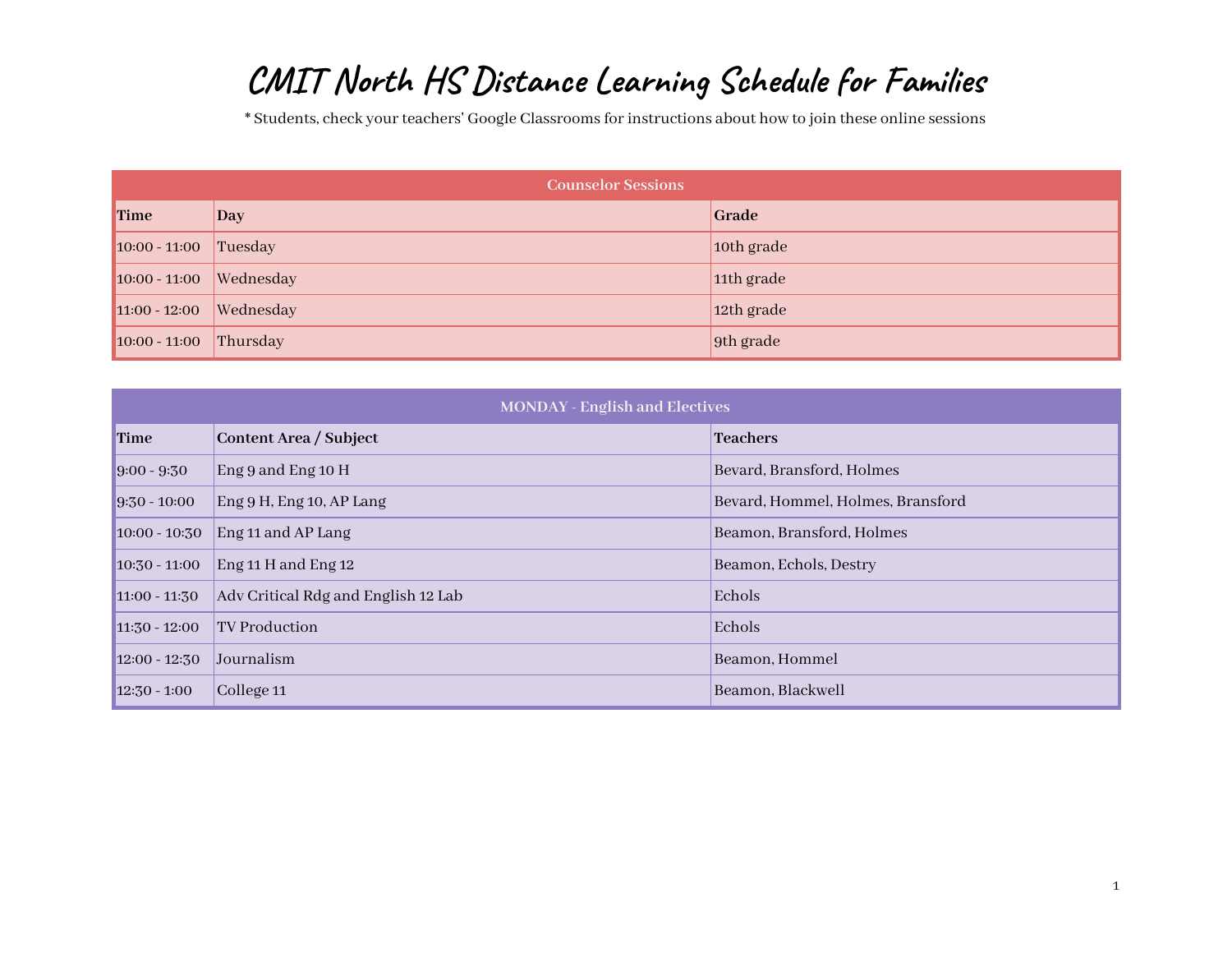## **CMIT North HS Distance Learning Schedule for Families**

\* Students, check your teachers' Google Classrooms for instructions about how to join these online sessions

| <b>TUIESDAY - Math and Technology</b> |                                                                    |                                                        |
|---------------------------------------|--------------------------------------------------------------------|--------------------------------------------------------|
| <b>Time</b>                           | Content Area / Subject                                             | <b>Teachers</b>                                        |
| $9:00 - 9:30$                         | AP Computer Science Principles                                     | Bayram                                                 |
| $9:30 - 10:00$                        | Intro to Computer Science                                          | Bayram                                                 |
| $10:00 - 11:00$                       | Algebra 1, Algebra 2, Probability, AP Statistics                   | Caldwell, Gebrehiwot, Destry, Keskin, Eclevia, Bruchey |
| $11:00 - 12:00$                       | Quantitative Modeling, Foundations of College Algebra, AP Calculus | Gebrehiwot, Destry, Bruchey, Eclevia                   |
| $12:00 - 1:00$                        | Foundation of Technology and AP Java                               | Hynes, Blackwell, and Bayram                           |
| $1:00 - 2:00$                         | Pre-Calculus and Geometry                                          | Eclevia, Keskin, Subasi                                |

| <b>WEDNESDAY - Science and Electives</b> |                                              |                                    |  |
|------------------------------------------|----------------------------------------------|------------------------------------|--|
| <b>Time</b>                              | Content Area / Subject                       | <b>Teachers</b>                    |  |
| $9:00 - 10:00$                           | Physics, Environmental Science, AP Chemistry | Coholic, Hyde (with Bayram), Ozdem |  |
| $10:00 - 11:00$                          | Biology, Biogeochem, and Chemistry H         | Clarke, Gonzalez, Ozdem, Coholic   |  |
| $11:00 - 11:30$                          | Forensic Lab                                 | Gonzalez                           |  |
| $11:30 - 12:00$                          | <b>Genetics</b>                              | Hyde (with Clarke)                 |  |
| $12:00 - 12:30$                          | Medical Science                              | Clarke                             |  |
| $12:30 - 1:00$                           | Entrepreneurship                             | Ozdem, Blackwell, Hynes            |  |